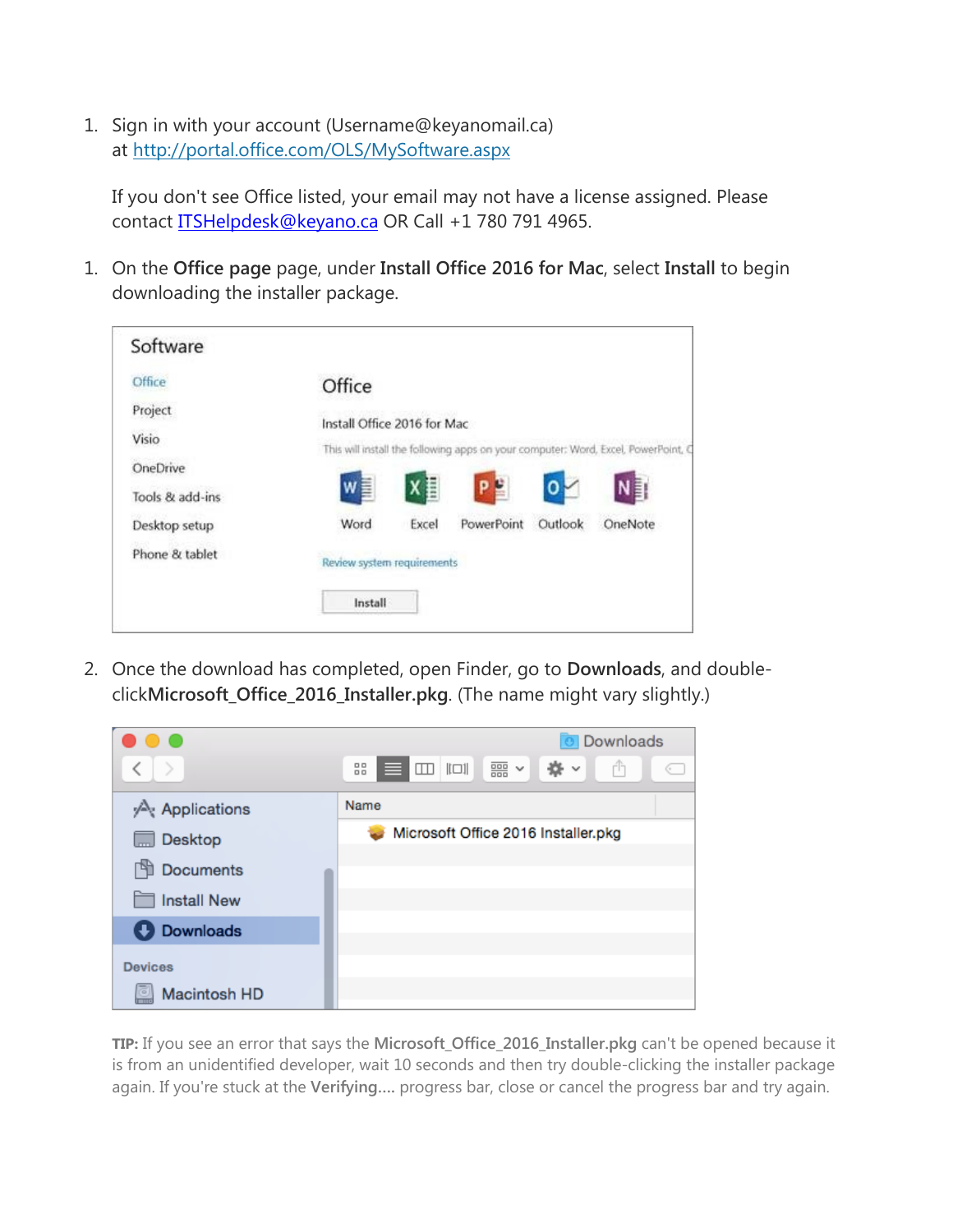3. On the first installation screen, select **Continue** to begin the installation process.

| $\bullet$ $\circ$              | Install Microsoft Office 2016 for Mac                                       |
|--------------------------------|-----------------------------------------------------------------------------|
|                                | Welcome to the Microsoft Office 2016 for Mac Installer                      |
| <b>Introduction</b>            | You will be guided through the steps necessary to install this<br>software. |
| License<br>a.                  |                                                                             |
| <b>Destination Select</b><br>٠ |                                                                             |
| Installation Type<br>$\circ$   |                                                                             |
| Installation<br>۰              |                                                                             |
| Summary<br>۰                   |                                                                             |
|                                |                                                                             |
|                                | Continue<br>Go Back                                                         |

- 4. Review the software license agreement, and then click **Continue**.
- 5. Select **Agree** to agree to the terms of the software license agreement.
- 6. Review the disk space requirements, and then click **Install**.
- 7. Enter your Mac login password, if prompted, and then click **Install Software**. (This is the password that you use to log in to your Mac.)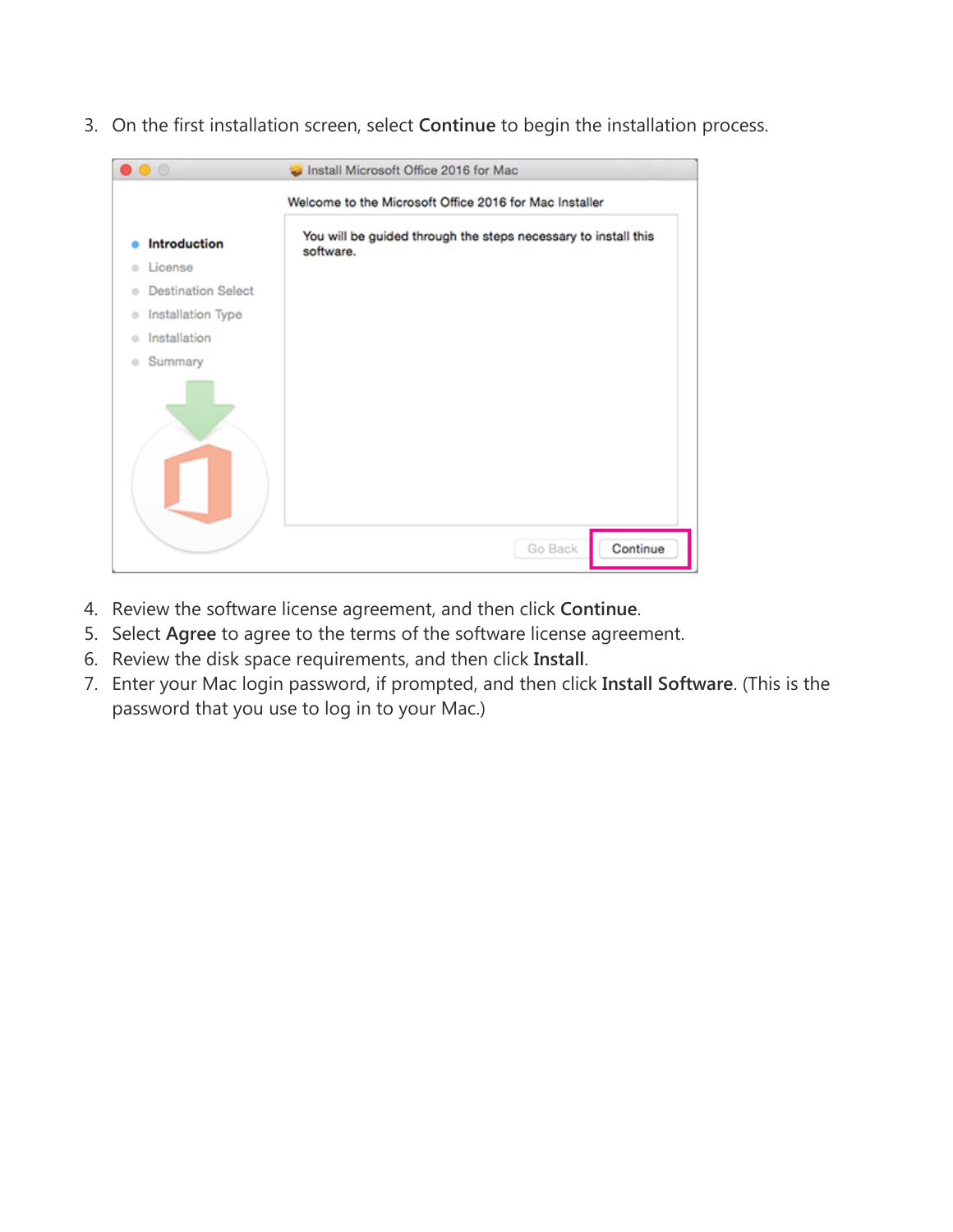| 00<br>Introduc               |                    | Installer is trying to install new software. Type<br>your password to allow this. |
|------------------------------|--------------------|-----------------------------------------------------------------------------------|
| License                      | Username: Mac User |                                                                                   |
| Destinat<br>ó                |                    | Password:                                                                         |
| Installati<br>a<br>Installat |                    | <b>Install Software</b><br>Cancel                                                 |
| Summar<br>a.                 |                    |                                                                                   |
|                              |                    |                                                                                   |
|                              |                    |                                                                                   |
|                              |                    | Go Back<br>Continue                                                               |

8. The software begins to install. Click **Close** when the installation is finished. If Office installation fails, see What to try if you can't install or [activate Office 2016 for Mac using](https://support.office.com/en-us/article/What-to-try-if-you-cant-install-or-activate-Office-2016-for-Mac-using-Office-365-for-business-a9f9a742-d1b3-4a92-95ab-e63caaa8705c)  [Office 365 for business.](https://support.office.com/en-us/article/What-to-try-if-you-cant-install-or-activate-Office-2016-for-Mac-using-Office-365-for-business-a9f9a742-d1b3-4a92-95ab-e63caaa8705c)



**TIP:** Were these steps helpful? Please [leave us a comment!](https://support.office.com/en-us/article/Install-Office-on-your-PC-or-Mac-4414eaaf-0478-48be-9c42-23adc4716658?ui=en-US&rs=en-US&ad=US#BKMK_CommentMacBus)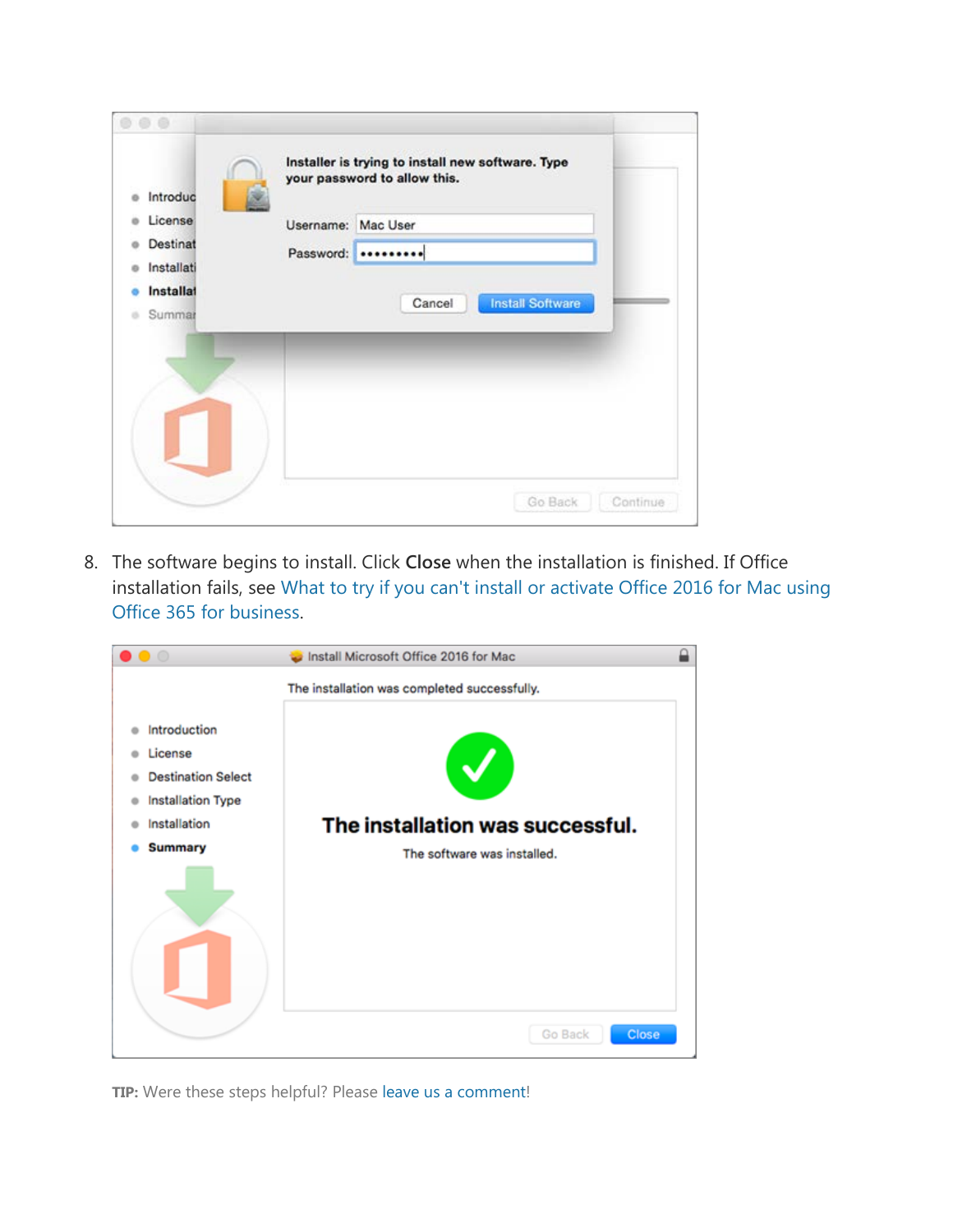# Launch an Office for Mac app and start the activation process

1. Click the **Launchpad** icon in the Dock to display all of your apps.



2. Click the **Microsoft Word** icon in the Launchpad.



3. The **What's New** window opens automatically when you launch Word. Click **Get Started** to start activating. If you need help activating Office, see [Activate Office 2016 for](https://support.office.com/en-us/article/Activate-Office-2016-for-Mac-7f6646b1-bb14-422a-9ad4-a53410fcefb2)  [Mac.](https://support.office.com/en-us/article/Activate-Office-2016-for-Mac-7f6646b1-bb14-422a-9ad4-a53410fcefb2) If Office activation fails, see [What to try if you can't install or activate Office 2016](https://support.office.com/en-us/article/What-to-try-if-you-cant-install-or-activate-Office-2016-for-Mac-using-Office-365-for-business-a9f9a742-d1b3-4a92-95ab-e63caaa8705c)  [for Mac using Office 365 for business.](https://support.office.com/en-us/article/What-to-try-if-you-cant-install-or-activate-Office-2016-for-Mac-using-Office-365-for-business-a9f9a742-d1b3-4a92-95ab-e63caaa8705c)